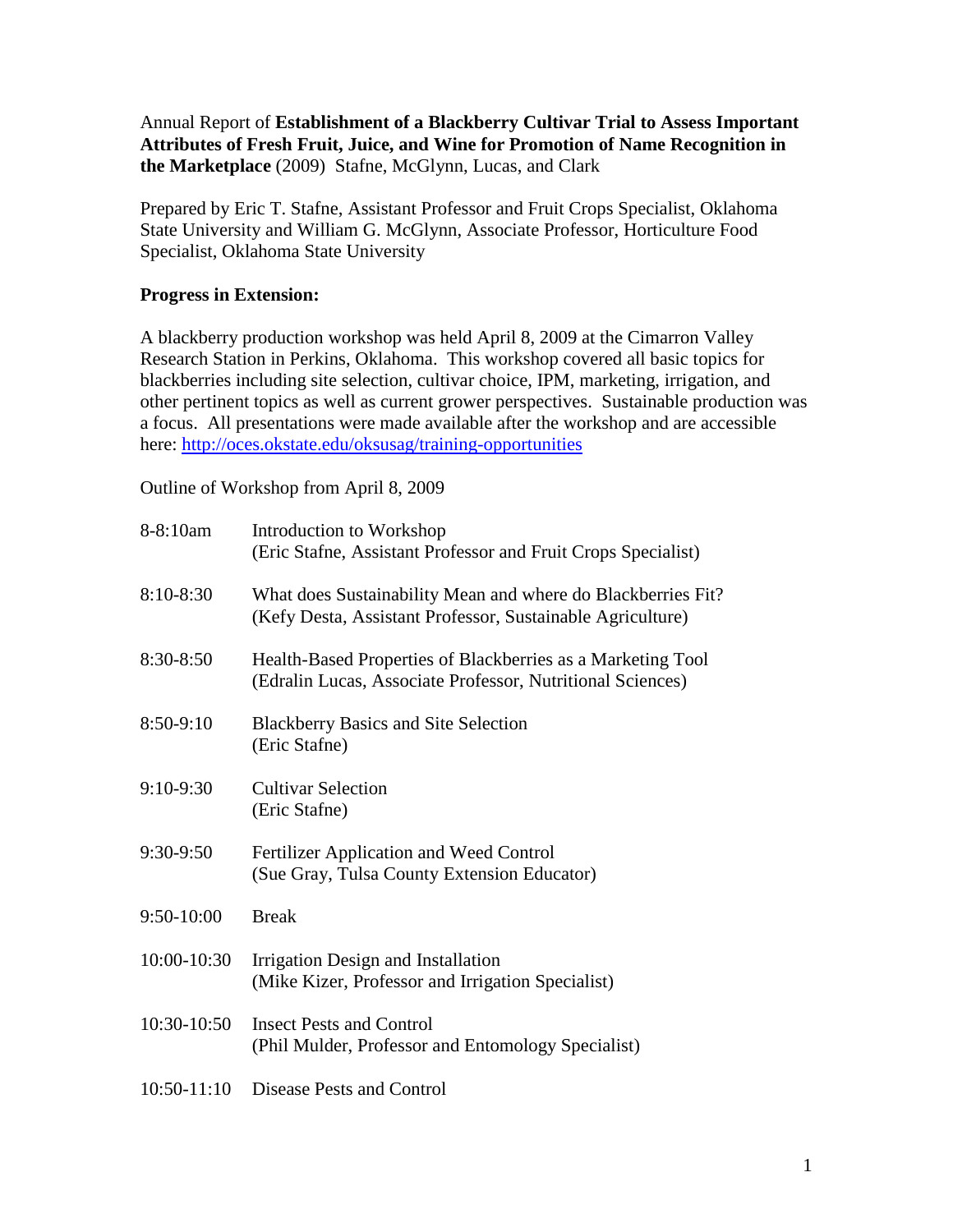(Damon Smith, Professor and Plant Pathology Specialist)

- 11:10-11:30 Blackberry Enterprise Budget (Roger Sahs, Extension Associate)
- 11:30-12:00 Current Grower Perspective Discussion
- 12:00-12:15 Workshop Evaluation

12:15-1:00pm Q&A in the Research Plots

The workshop was a big success with attendance maxed out at 50 attendees. Many had already planted blackberries, but needed more information. Some were just exploring the option of planting blackberries. An assessment of the workshop was given to attendees with 31 of 50 responding. The evaluation tool consisted of 10 questions, seven of which were on a scale of 1 (=no) to 5 (=yes), where  $2 = a$  little,  $3 =$  some, and  $4 =$  mostly. The highest rated question was "Were the topics presented by the speakers adequate and applicable" with a 4.71. The lowest rated question was "Was the length of each session appropriate for the material covered" with a 4.42. Many respondents desired longer sessions on each topic.



Dr. Kefy Desta providing an overview of agricultural sustainability. Photo courtesy of Janelle Malone, Oklahoma State University.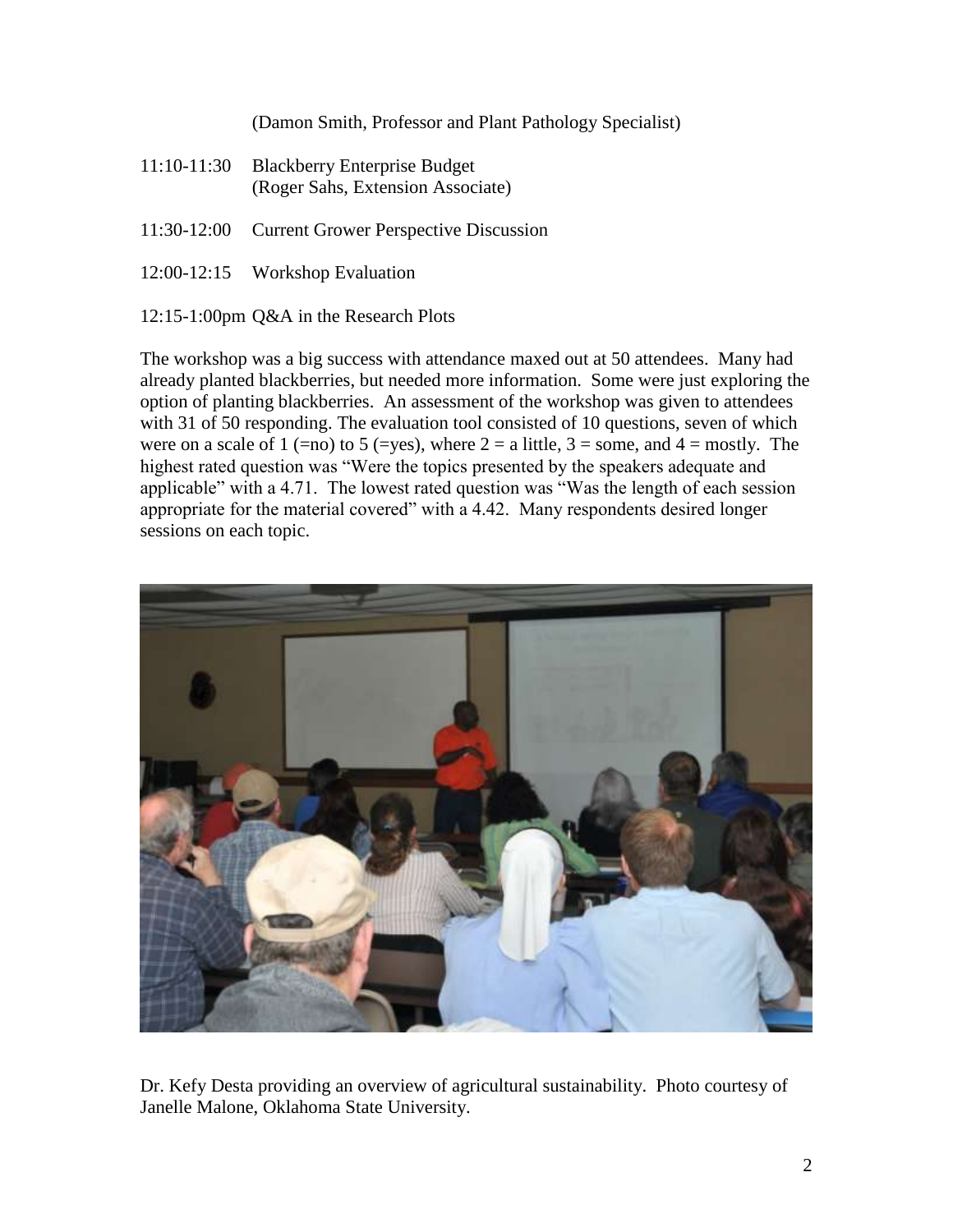

Dr. Eric T. Stafne discussing the blackberry cultivar research trial established at the Cimarron Valley Research Station at Perkins, Oklahoma. Photo courtesy of Janelle Malone, Oklahoma State University.

## **Progress in Research:**

Plants were ordered from Sakuma Bros. and planted in late March, 2009. There was no loss of plants, so establishment was 100%. Since blackberries grow wild in pastures in Oklahoma (likely *Rubus argutus*, *Rubus allegheniensis*, or hybrids thereof) interest is high in planting domesticated blackberries, although the best cultivar options are unknown. That is why the research trial establishment was important and incorporates cultivars from different breeding programs with different genetic backgrounds. Data collection will begin in 2010.

Berries from two thornless, erect, blackberry (*Rubus* subgenus *Rubus*) cultivars, Apache and Ouachita were harvested in summer 2008 from the University of Arkansas Fruit Research Substation in Clarksville, Arkansas and a commercial berry farm in Broken Arrow, Oklahoma. Our goal was to make both juice and wine from these blackberries in order to help determine if these cultivars, which grow well in our mid-western climate and are popular among regional fresh-market producers, are suitable for creating highvalue processed products.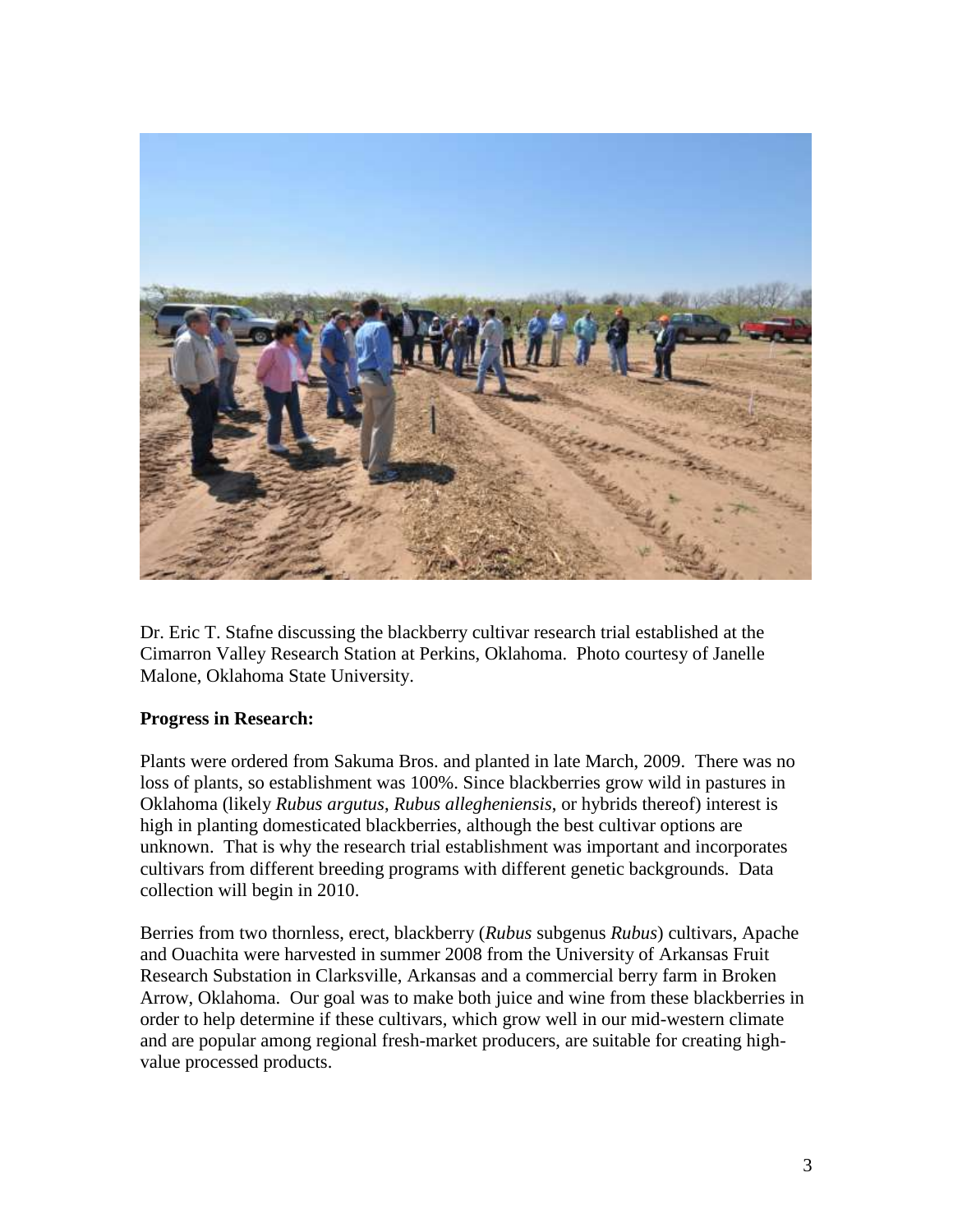We analyzed the blackberries for common quality attributes such as sugar content, berry weights and dimensions, pH, and titratable acidity. We also evaluated antioxidant potential, which we defined as total phenolic content and measured as Gallic acid equivalents (GAE). In addition, we tested sensory attributes of the berries, including seediness, juiciness, sweetness, acidity and flavor. Blackberry juices and wines were produced and analyzed for antioxidant potential and also for antioxidant activity using the Oxygen Radical Absorbance Capacity (ORAC) assay, which is commonly used to assess the antioxidant activity of many foods. ORAC values are expressed in terms of equivalent units of Trolox (umole TE), which is a water soluble compound closely related to vitamin E. Higher trolox equivalents equate to greater antioxidant activity. Overall, Apache berries from both locations showed slightly higher average sugar content than Ouachita (10.3% versus 9.5%). Both types of blackberries showed slightly higher average berry weights when grown in Arkansas (Oklahoma Ouachita: 2.8 g, Arkansas Ouachita: 4.2 g; Oklahoma Apache: 4.8 g, Arkansas Apache: 5.8 g). No meaningful trends were seen in titratable acidity or pH values. Sensory evaluations showed that peopled tended to prefer berries that they perceived as being sweeter; other sensory attributes such as juiciness or seediness did not appear to have as great an impact on which berries were preferred. No clear overall trends connected to growling location or cultivar were seen in the sensory evaluations.

Growing location did not have any identifiable overall effect on whole blackberry, blackberry juice, or blackberry wine antioxidant potential or activity. Comparing overall antioxidant potential, Ouachita berries did have slightly lower average total phenolics contents than Apache berries (Ouachita: 289 mg/100g, Apache: 335 mg/100g). But this did not translate into lower ORAC values for the juices and wines made from Ouachita berries. The average juice ORAC values were actually very similar for both blackberry types (Ouachita: 2,430 umoles TE/100 ml, Apache: 2,418 umoles TE/100 ml). Similarly, the average ORAC values measured for the blackberries wines were also close, with Apache being slightly lower (Ouachita: 1,414 umoles TE/100 ml, Apache: 1,335 umoles TE/100 ml). The ORAC values observed for our blackberry juices compare favorably to those measured by the USDA for other high-antioxidant beverages such as blueberry juice (2,906 umoles TE/100 g), Concord grape juice (2,377 umoles TE/100 ml), cranberry juice (865 umoles TE/100 g), and green tea  $(1,253 \text{ umbes TE}/100 \text{ g})$ . The ORAC values we measured for the blackberry wine were lower than what have typically been measured for red grape wines, but still compare favorably to many other highantioxidant beverages. Overall, both cultivars produced high-antioxidant juices and wines.

The same work is being repeated with blackberries harvested in 2009. Preliminary results so far appear to confirm the results obtained from the 2008 harvest. Overall our results show that both Apache and Ouachita blackberries are suitable for creating valueadded products such as juices and wines.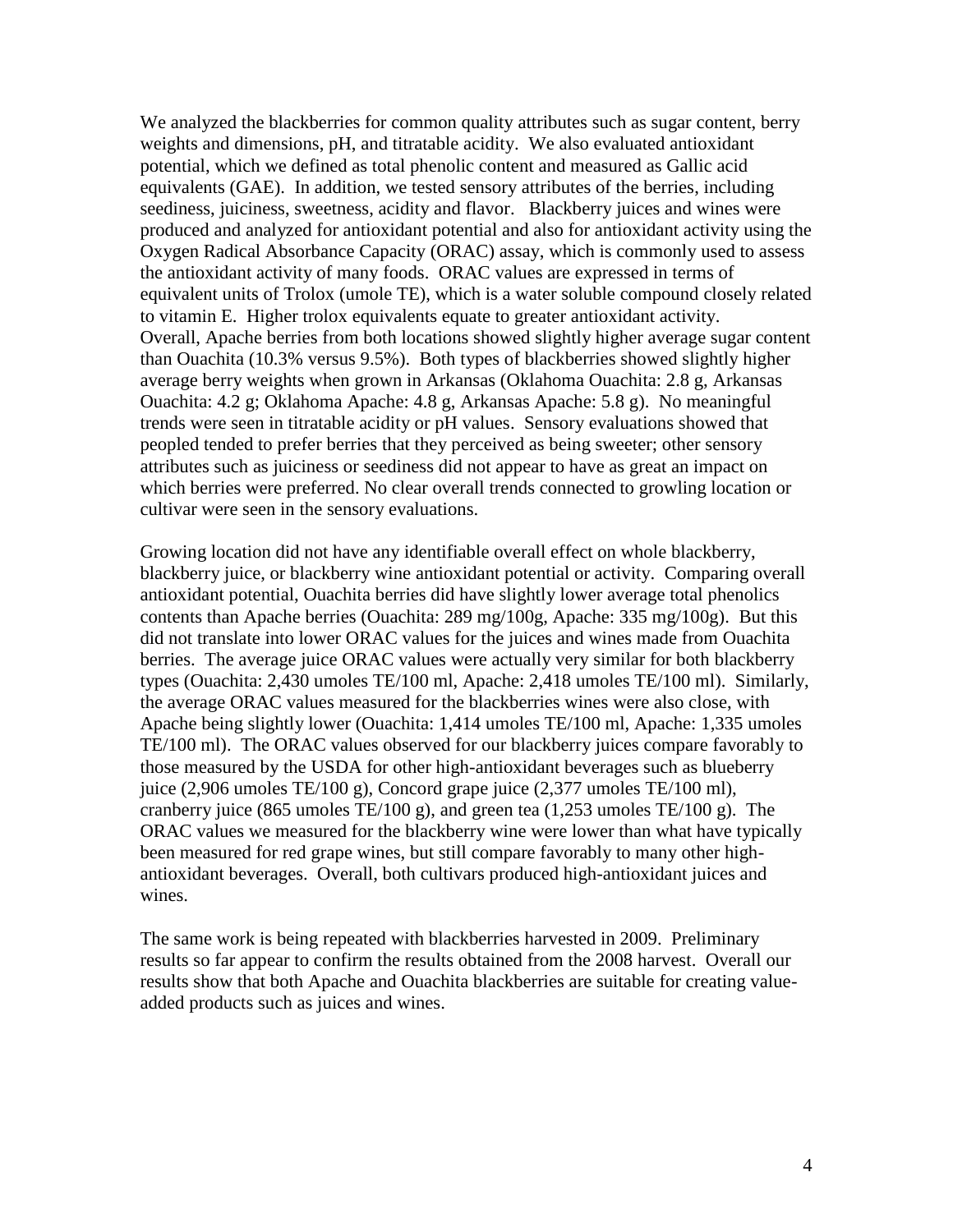

Youri Joh preparing to agitate blackberry wine. Photo courtesy of Richelle Stafne, Oklahoma State University.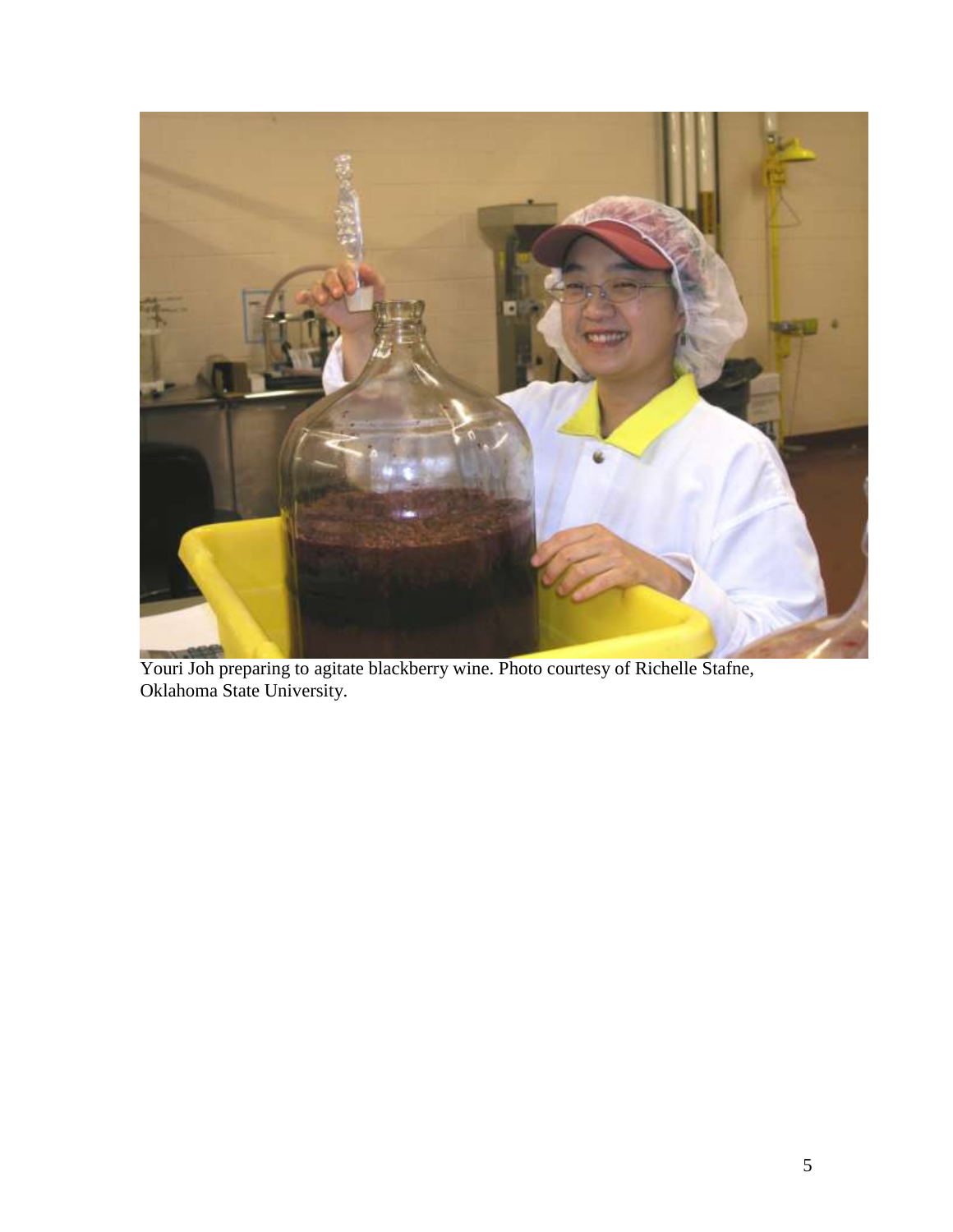

Youri Joh filtering blackberry juice for further analysis. Photo courtesy of Richelle Stafne, Oklahoma State University.